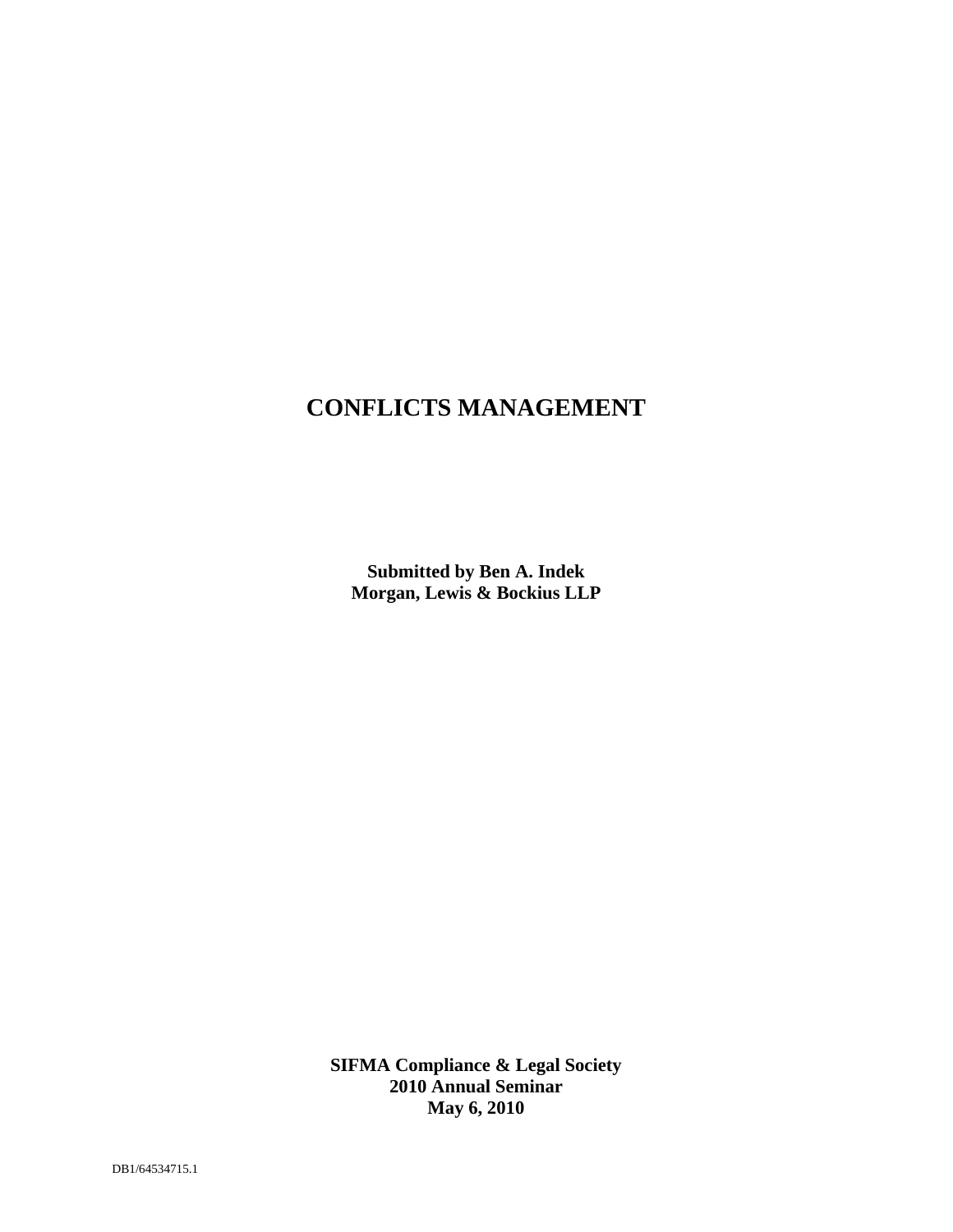## **I. INTRODUCTION<sup>1</sup>**

In 2003, Stephen Cutler, the then-U.S. Securities and Exchange Commission Director of the Division of Enforcement, gave a major speech regarding conflicts of interest. Noting that "conflicts of interest are inherent in the financial services business," Mr. Cutler delivered a blunt challenge to the industry: "find the problems and correct them now. I call upon every financial services firm to undertake a top-to-bottom review of its business operations with the goal of addressing conflicts of interest of every kind."<sup>2</sup> Since that time, firms and regulators have been keenly focused on identifying and remedying potential conflicts of interest. Indeed, in remarks made during a March 2010 SIFMA Compliance and Legal Society luncheon, Richard Ketchum, the CEO of FINRA, harkened back to Mr. Cutler's 2003 speech and again emphasized the importance of institutionalizing the process for identifying and dealing with conflicts.

This outline describes various approaches to systematically addressing conflicts of interest and lists various potential conflicts that have recently been raised by firms, regulators and the media.

## **II. IDENTIFYING AND MANAGING CONFLICTS<sup>3</sup>**

- A. Systematic Approach to Assess Conflicts
	- 1. Framework to identify, assess, monitor and control conflicts
	- 2. Alternatives:
		- a. Top-down, organization-wide, theme-based assessment
		- b. To complement regular and *ad hoc* assessments
- B. Working Definition of a Conflict
	- 1. Any activity or relationship in which a broker-dealer's or its employees' interests compete with the interests of its clients; or in which the interests of one set of clients may be adverse or different than another set of clients
	- 2. Conflicts are sometime described as the problem of "wearing two hats"
	- 3. Self interest is always one of the elements in a conflict, and self interest may clash with fiduciary or legal obligations
	- 4. Conflicts may involve divided loyalty as well as self-dealing

<sup>&</sup>lt;sup>1</sup> This outline solely represents the views of its author, Ben A. Indek.

 $\overline{2}$ Stephen M. Cutler, Remarks before the National Regulatory Services Investment Adviser and Broker-Dealer Compliance/Risk Management Conference, September 9, 2003.

<sup>&</sup>lt;sup>3</sup> This section of the outline was drawn from the outstanding work of John V. Ayanian and Patricia Harrison (with assistance from Katy Courtney) contained in their outline entitled "Conflicts of Interest (Small Firms)" presented at the 2009 National Society of Compliance Professionals National Meeting in October 2009.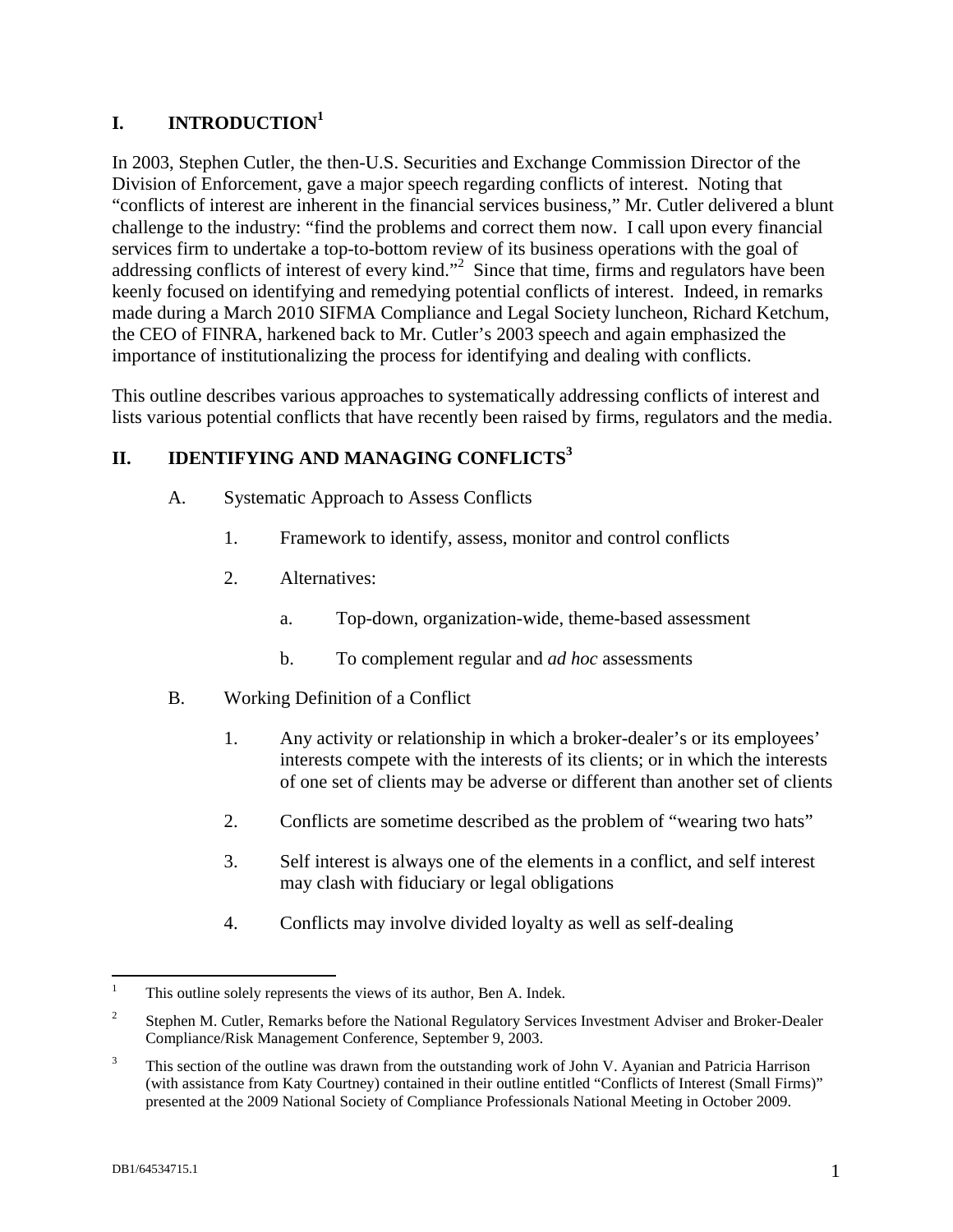- 5. Suggestion: "Follow the Money"
- C. Assessment Process
	- 1. Define the mandate and scope of your assessment
		- a. Should this best be done on a top-down, business-unit basis or other basis?
		- b. Should the assessment focus on all business units or just ones believed to pose significant conflict issues?
	- 2. How frequently should such an assessment recur?
	- 3. Should you employ outside consultants or counsel to assist?
	- 4. Develop a conflicts checklist
	- 5. Perform interviews
	- 6. Collect, analyze and memorialize findings
	- 7. Make any needed changes designed to eliminate, mitigate or address conflicts
- D. Developing a Checklist
	- 1. Develop a comprehensive checklist making a list of areas that need to be addressed for possible conflicts. For this analysis include:
		- a. Organizational chart by entities and personnel
		- b. Affiliates affiliated transactions
		- c. Products and services
		- d. Clients and fee relationships
		- e. Distribution practices
- E. Collect, Analyze and Memorialize Assessment
	- 1. Written report
		- a. Advantages
		- b. Disadvantages
	- 2. Confidentiality/ Privilege issues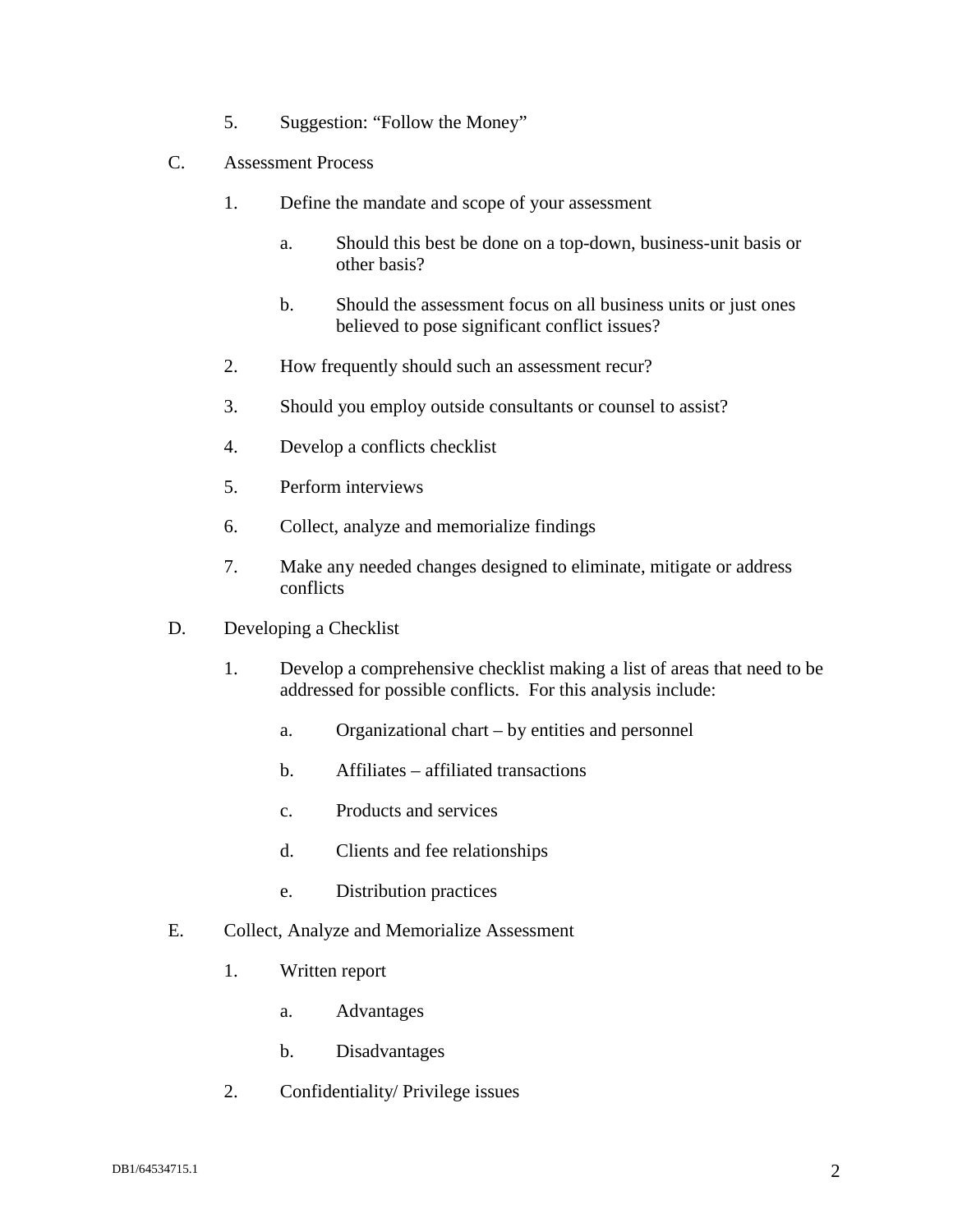- a. What information is privileged?
- b. Protecting the privilege
- F. Make Needed Changes
	- 1. Make any needed changes designed to eliminate, mitigate or address conflicts
		- a. Limit conflicts
		- b. Assess disclosure requirements
		- c. Monitor conflicts
		- d. Consider how you should institutionalize the conflicts assessment process
	- 2. Limit Conflicts
		- a. Separate internal groups having conflicting interests
		- b. Structure compensation to smooth out conflicts
		- c. Consider how compensation practices complicate or compliment your efforts on conflicts
- G. Assess Disclosure Requirements
	- 1. How to Disclose
		- a. In writing?
		- b. What level of detail?
	- 2. Where?
		- a. Client agreements
		- b. Fund offering documents
		- c. Client mailing
		- d. Actual delivery
		- e. Maintain evidence of delivery
	- 3. When to disclose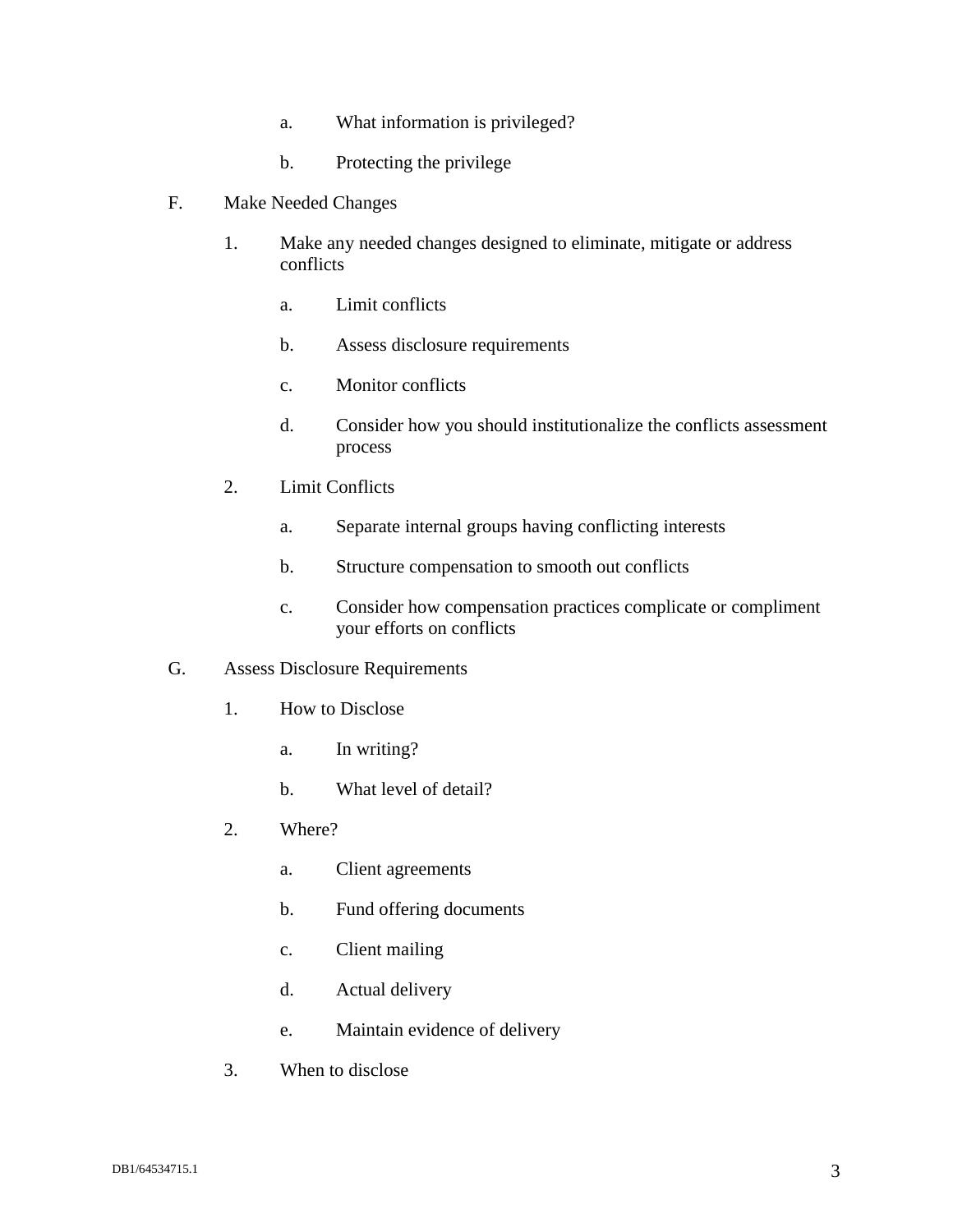- a. In advance
- b. Situational disclosure point of sale
- 4. Limits of Disclosure
	- a. Will disclosure cure a conflict that is ultimately unfair?
	- b. More required with sales to seniors?
	- c. Can disclosure cure breach of duty?
- H. Monitor Conflicts
	- 1. Consider exception reporting
	- 2. Focus on
		- a. Key relationships or interests
		- b. New products and services
		- c. Proprietary trading
		- d. Informational barriers
		- e. Differential compensation
- I. Consider How to Institutionalize the Conflict Assessment Process
	- 1. Standing conflicts officer or committee?
	- 2. Rotating assessment of business units and services?
- J. Discovery of Conflicts
	- 1. If you discover conflicts during the course of your assessment
		- a. Immediately seek the advice of counsel and address the matter promptly
		- b. Review with management
		- c. Review with department managers
		- d. Set timeline to correct deficiencies
		- e. Take prompt corrective action
		- f. Revise policies and procedures, if necessary